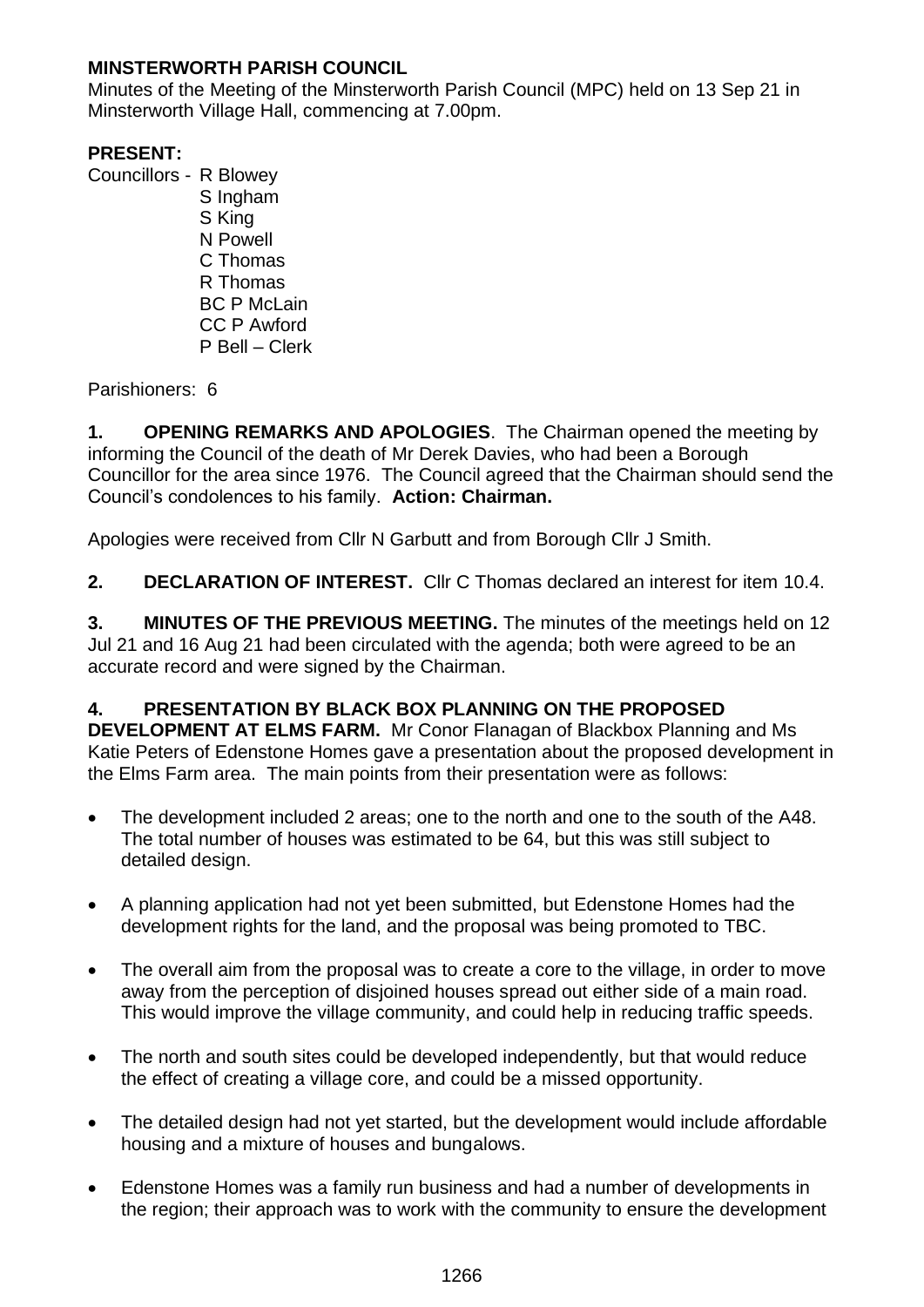was in-keeping with the area and met the local needs.

- There may be opportunities for community development within the project, such as working with the Harvey Centre, including provision for a shop, or enhancing the drainage provision for the village.
- A planning application was at least 6 months away, and any development would be on a phased basis. The application would be dependent on the final agreement of the Settlement Boundary as provided within the TBC Local Plan.

## **5. COUNTY COUNCILLOR REPORT**. Councillor Awford reported the following:

- He had met with the Highways agency and asked them to put more emphasis on highways drainage works. He had also supported the introduction of 20MPH speed limits in some residential areas.
- He had chaired a meeting of the Severn Estuary Committee, that had looked at natural flood prevention measures. These were based on slowing the flow of the river in the Forest of Dean, which would have a positive effect in Minsterworth.
- The application for a grant from Severn Trent Water to the Harvey Centre had also been supported, and a grant of £20K had been approved.

**6. BOROUGH COUNCILLOR REPORT.** Councillor Smith had provided a written report that stated the following:

- She had written to the Police and Crime Commissioner about anti-social behaviour in Minsterworth and the surrounding areas and was awaiting a response.
- Several issues regarding over-grown hedges and shrubs have been raised with both TBC and GCC, with mixed results; this may require further PC discussion to find a way forward.
- The NHS was to receive a large injection of extra funding to improve services at both general hospitals. The new FoD hospital continues to progress and updates for this were available online.

BC McLain also reported the following:

- There may be opportunities for further funding grants from within the County Council budget.
- There had been a huge rise in environmental offences during the lockdown period, with reported instances of fly-tipping increasing from 124 to 570. This has been raised with the Council CEO, who had provided assurance that new enforcement officers had been appointed, and enforcement measures put in place.
- The impact of the booking system at the recycling centres was discussed; if there was an increase in fly-tipping within Minsterworth, it would be appropriate for the MPC to write to the CC and ask that the requirement for booking be reviewed.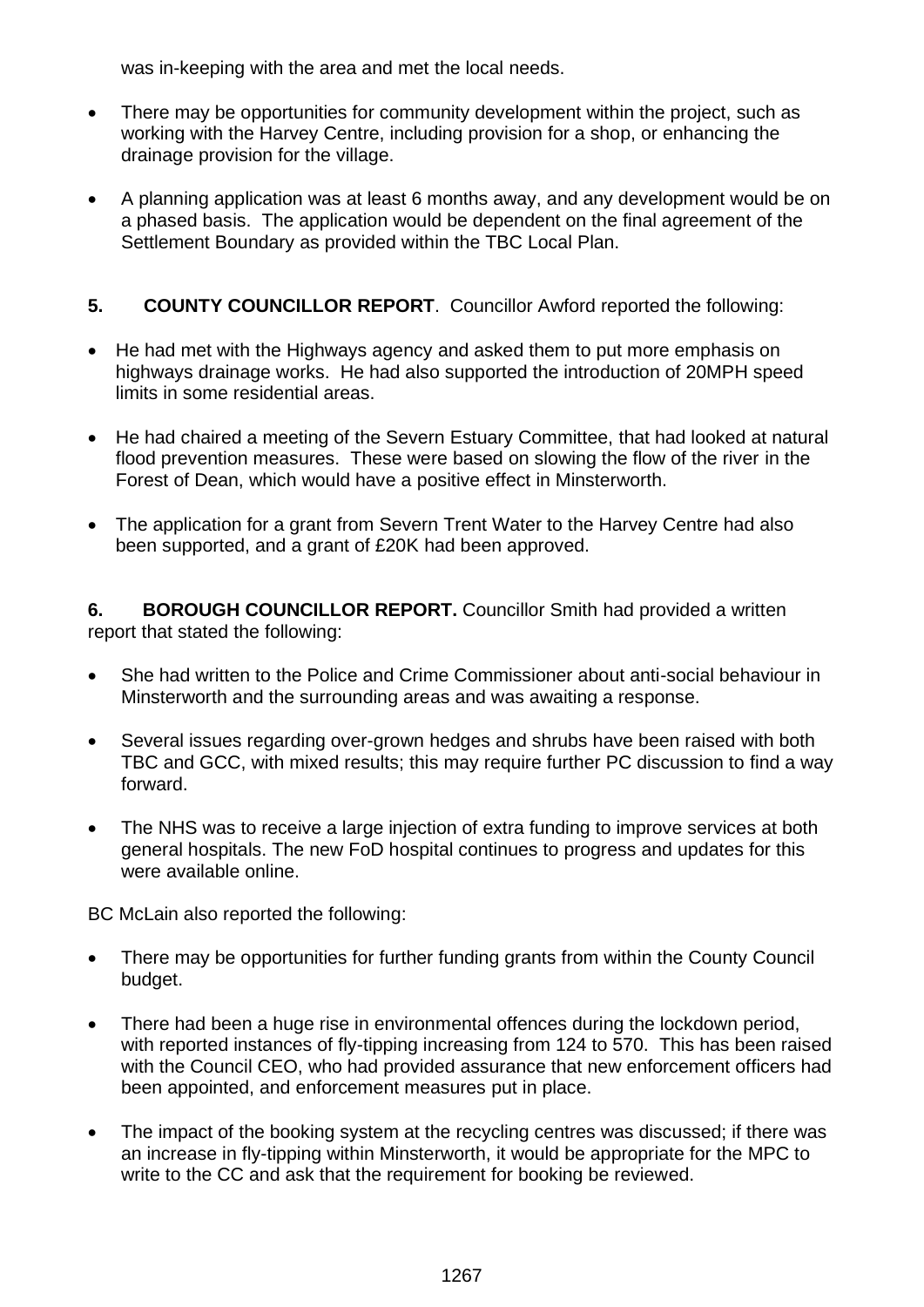# **7. PUBLIC COMMENT.**

**7.1 Resurfacing of Bury and Church Lanes.** Mr Holder raised the issues of pot holes on Bury and Church Lanes, which were getting worse. He had provided photographic evidence of the problem. Cllr Powell stated that the problem could be addressed by employing a reinstatement gang. It was agreed that the Chairman would raise this subject with the Highways Agency to request re-surfacing of the lanes. **Action: Chairman.**

**7.2 Speed Limits on Bury and Church Lanes.** Mr Holder requested that 20MPH speed limits should be introduced on the whole of the lower lane; this was supported, and it was agreed it would be part of the MPC wider speed reduction work.

**7.3 Design of New Housing.** Mr Moore-Scott raised the design of new housing in the village, and that it should be in-keeping with the character of the area. This was supported by MPC, and BCllr McLain agreed to raise it at the TBC Planning Policy Review Panel.

## **8. MATTERS ARISING:**

**8.1 Report from Village Hall Representative:** Cllr Blowey reported that the refurbishment of the hall was now complete and that it was an excellent community facility.

**8.2 Minsterworth Park:** Cllr Ingram reported that grass cutting at the park was continuing, but would stop at the end of the season. There was also an opportunity to create a wild-flower corner within the park, which would be considered for next year.

**8.3 Harvey Centre:** Cllr Blowey reported that the Harvey Centre had received the grant of £2K from the GCC "Build Back Better" fund for work to support disabled access. A grant from Severn Trent Water had been declined.

## **8.4 Highway Matters:**

**8.4.1 Cornham Lane Gate:** The Chairman confirmed that there was still a requirement to install a small pedestrian gate alongside the main gate, and that he would raise this with the landowners. **Action: Chairman.** 

**8.4.2 Hygrove Lane Leak:** Severn Trent Water (STW) had planned to start the work on 9 Sep 21, but on the day, one resident had objected strongly to the access restrictions that were required. As a result, STW put the work on hold. The Chairman was looking at possible alternative access routes for the area. It was agreed that the Clerk would request an update from STW on when the work would be re-scheduled. **Action: Clerk.**

**8.4.3 Wild Goose Layby:** There was no update on the proposal to install lighting in the layby; it was agreed that the Chairman would request an update. **Action: Chairman**.

## **8.4.4 "20's Plenty" Campaign Group**.

- All PCs in the county had been approached by the "20's Plenty" campaign group that was seeking to have speed limits reduced to 20 MPH in residential streets in the county.
- It was agreed that MPC would support the campaign in principle, but would seek further details on what the campaign involved; MPC would not provide any financial support for the campaign. MPC would also promote all of the lower lanes in the village as suitable candidates for the 20MPH measure. **Action: Clerk.**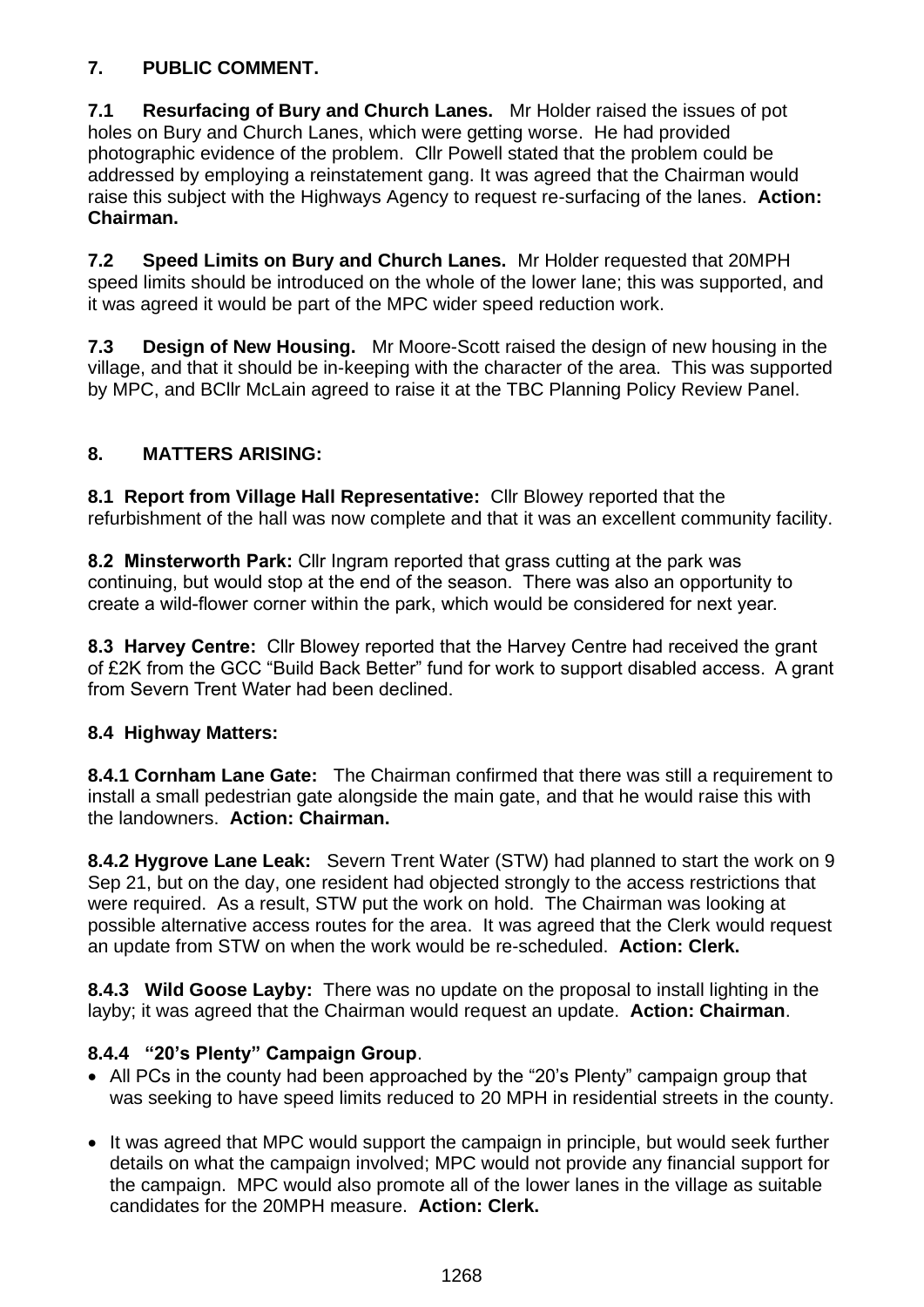• There was a discussion on whether Oakle Steet should also be recommended for a 20MPH speed limit. It was agreed that the Chairman would raise this with the Churcham PC at the next Inter Parish Group meeting. **Action: Chairman.**

**8.5 PROW:** Cllr Ingham reported that she had received several positive comments about how much better the area around the church was now the grass had been cut back.

## **8.6 Signs on Ham Green and Calcotts Green and Grass Cutting.**

- The new signs for the Greens and for Church Landing had been received and were shown to the meeting. They would now be mounted on the existing sign posts. **Action: Chairman.**
- The Clerk had written twice to Mr Hall in relation to the grass cutting on the Greens to seek agreement on the current arrangement. No response had been received, and the cut bales remained in place on the Green. It was agreed that the Chairman would visit Mr Hall to discuss the arrangement if there was no progress. **Action: Chairman.**

**8.7 Mains Drainage:** The Chairman had not received any response from STW after their acknowledgment; it was agreed that the Clerk would seek an update. **Action: Clerk**.

**8.8 Flood Report:** There was uncertainty over the initial requirement for and purpose of the flood report being prepared by Cllr C Thomas. It was agreed that the Clerk would check the previous minutes and clarify the action. **Action: Clerk.**

#### **8.9 Damage to New Parish Noticeboards.**

- It was noted that 2 of the new noticeboards had been vandalised, with the doors pulled off one, and the Perspex cover burnt on the other. Replacement notice boards would cost £206 each; there was an excess of £125 on any insurance claim, and the claim would result in an increase annual insurance premium of £25.
- There was a discussion on whether the damaged boards should be replaced. It was felt that although the boards looked very unsightly if they were left, they would serve as a reminder of the actions of some members of the community. It was agreed by 6 votes to 1 (Cllr Ingham objecting) that the damaged doors should be removed from notice boards, and the boards should be left in place. This would be reviewed in 3 months' time.
- There was a discussion on how many noticeboards were required in the Parish; it was agreed that the Clerk would check if there was any specific regulations. **Action: Clerk**

## **8.10 Anti-Social Behaviour.**

- The list of anti-social behaviour (ASB) had been completed and circulated to the PSCO and the PCC. Instances of ASB continued; there was regular quad-bikes usage on private land and criminal damage had been committed. It was important that all instances were reported, and that the list of ASB was maintained.
- Cllr C Thomas reported that a meeting with the police was being arranged, at which the issues would be raised.
- It was agreed that the Clerk should maintain the list of ASB, and circulate it quarterly to the MPC to ensure it was up to date. **Action: Clerk**.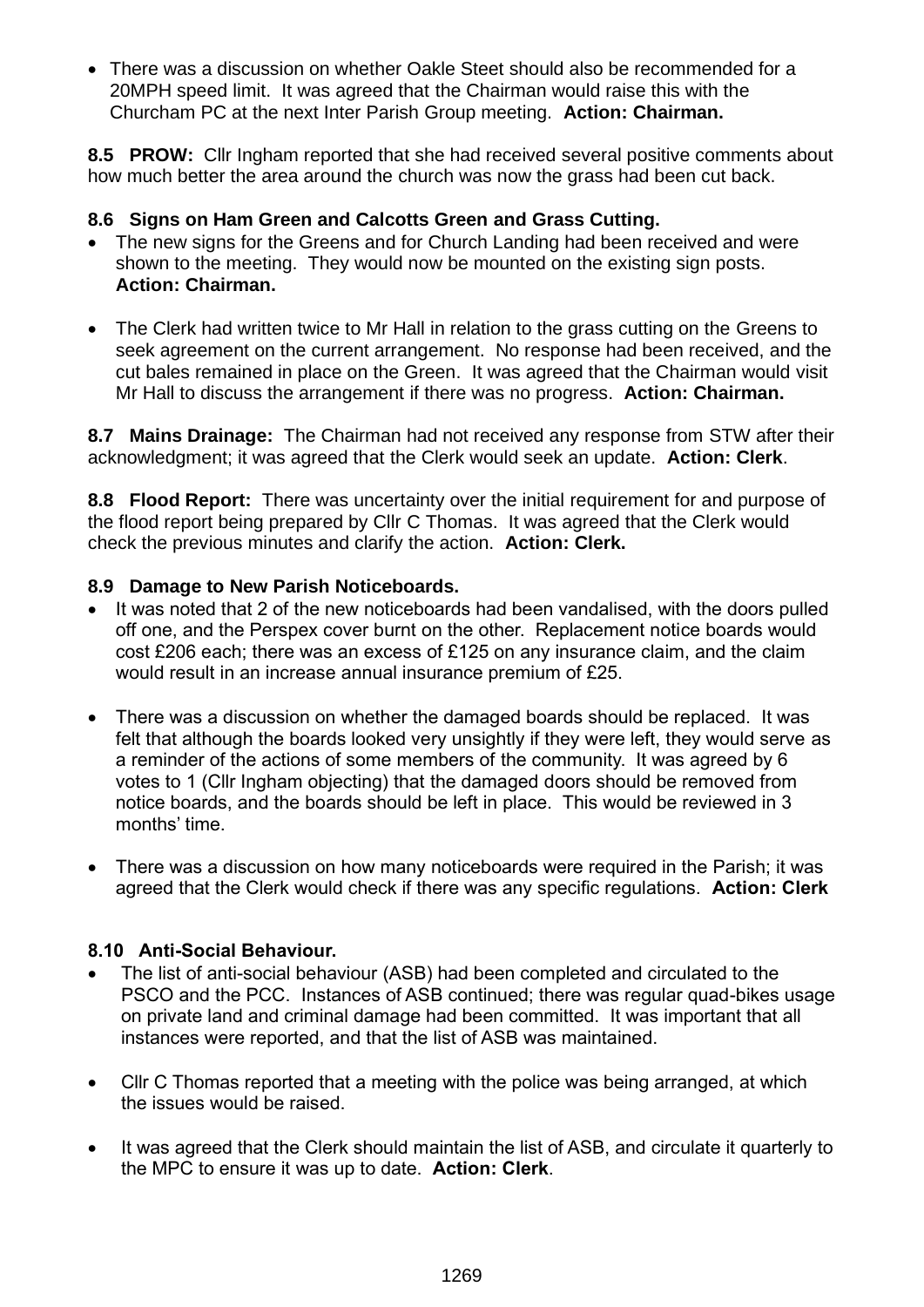**8.11 Jubilee Trees**. The Honourable Company of Gloucestershire had offered all Parishes 2 x oak trees to be planted to commemorate HM The Queen's Platinum Jubilee. It was agreed that Minsterworth should request 2 trees and decide where they would go at a later point. **Action: Clerk.**

## **9. FINANCIAL MATTERS.**

## **9.1 Proposed Expenditure for Aug - Sep 21.**

The following transactions since the last meeting were proposed:

| Ser            | <b>Item</b>                    | <b>Expenditure</b> | <b>Income</b> | Comment                              |
|----------------|--------------------------------|--------------------|---------------|--------------------------------------|
| 1              | AGP Grass Cutting (Aug)        | 74.00              |               | Paid                                 |
| $\overline{2}$ | Parish Magazine Printing (Aug) | 147.30             |               | Paid                                 |
| 3              | Clerk Salary (Aug)             | 254.68             |               | Paid                                 |
| 4              | HMRC Clerk Salary Tax (Aug)    | 63.60              |               | Paid                                 |
| 5              | Village Hall Hire (Aug & Sep)) | 50.00              |               | Aug Paid                             |
| 6              | <b>Village Green Signs</b>     | 206.34             |               | Paid; £175 authorised at Jul meeting |
| 7              | AGP Grass Cutting (Sep)        | 74.00              |               |                                      |
| 8              | Parish Magazine Printing (Sep) | 117.91             |               |                                      |
| 9              | Clerk Salary (Sep)             | 254.68             |               |                                      |
| 10             | HMRC Clerk Salary Tax (Sep)    | 63.60              |               |                                      |
| 11             | Maintenance of War Memorial    | 265.00             |               |                                      |
| <b>TOTAL</b>   |                                | 1571.11            | 0.00          |                                      |

• The items of expenditure identified above were approved by the council.

## **9.2 Monthly Reconciliation of Account.**

• The Clerk stated that he had been unable to complete the monthly reconciliation, because the online bank account was currently locked. This was so HSBC could change the primary user details of the account from the previous to the current clerk. New login details had been sent by HSBC in the post, and had not yet arrived. The Clerk would complete the reconciliation when the account was unlocked, and would circulate it by e-mail. **Action: Clerk.**

## **10. PLANNING**

#### **10.1 Applications:** Nil

## **10.2 TBC Decisions: 19/00465/FUL – Charlton – Approved.**

- Despite MPC's objections, this application had been approved at TBC. Concerns remained about the accuracy of the plans that were submitted, and the impact of the work on neighboring properties. As the work was due to start very soon, there was a pressing concern for the welfare of the residents in the next-door property due to the potential exposure of a single brick party wall, which could be in contravention of the Party Walls legislation.
- It was agreed that the Chairman would write to TBC to raise the council's concerns and request that the plans be reviewed by the TBC Building Control authorities. **Action: Chairman.**

#### **10.3 Appeals:** Nil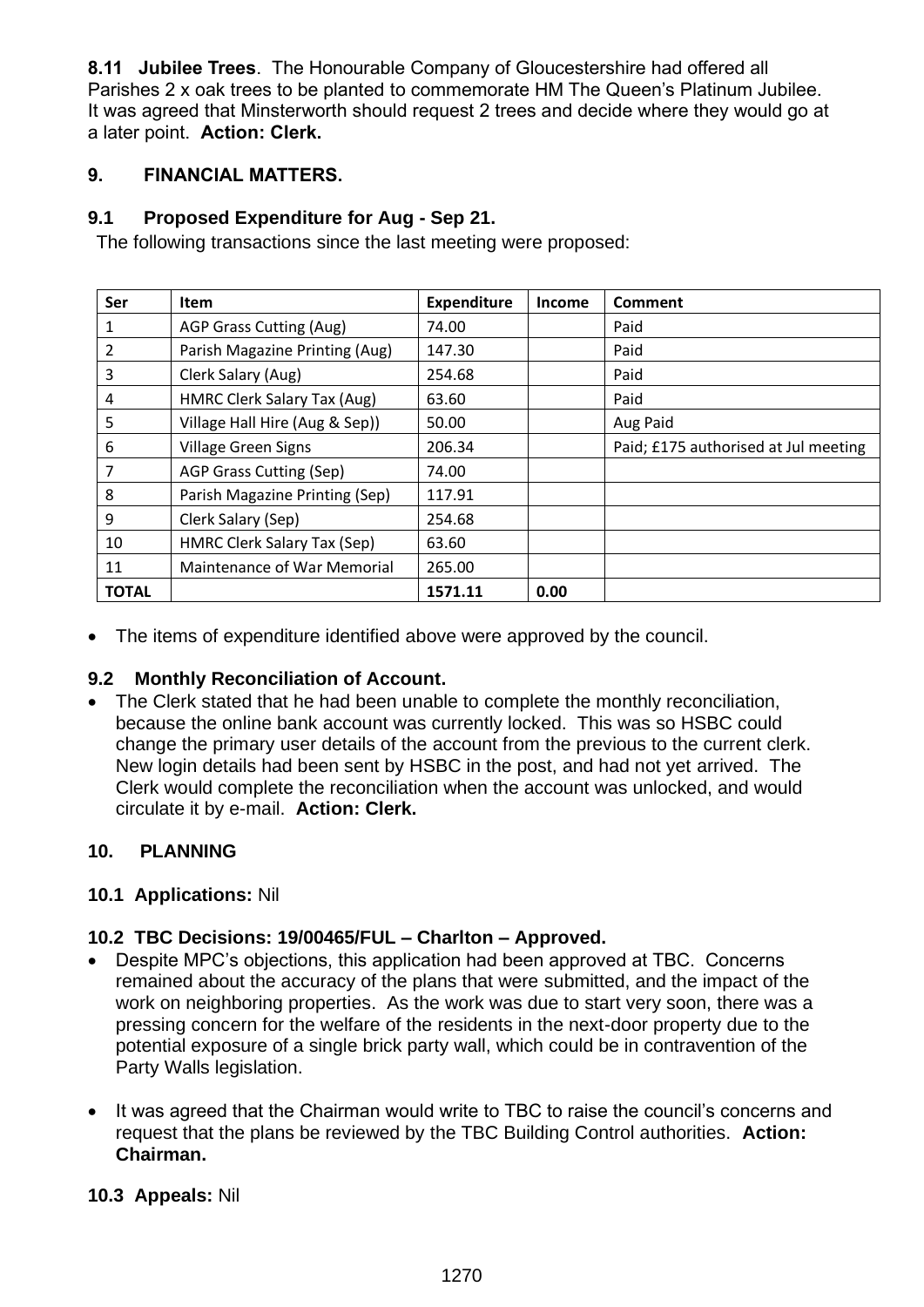**10.4 Seven Acres Drainage:** No further information had been received on the actions proposed by the Administrators to rectify the drainage problems in these houses. It was agreed that the Chairman would request an update. **Action: Chairman**.

## **10.5 Tewkesbury Development Plan – Settlement Boundary.**

- The Chairman gave a summary of the discussions held with TBC over the Settlement Boundary (SB). TBC had not accepted MPC's proposed SB, as they felt it allowed far too much development and was not in-keeping with the Inspector's recommendations. The proposed SB submitted by TBC was displayed and had been circulated to all Cllrs. It was noted that MPC had been given insufficient time to consider the SB properly. and that the proposals had been unduly rushed.
- MPC would have another opportunity to comment on the proposed SB at the next stage of circulation for the TBC Local Plan.

**10.6 Report from Inter-Parish Group:** The Chairman reported that he had attended a meeting of the Inter Parish Group on 31 Aug 21; a total of 15 parishes were now attending, and the focus for much of the work was the FoD Development Plan. The CEO of the FoD Council had briefed the last meeting, and given his support for sustainable development within the Forest, with any new housing being dispersed through a range of villages and supporting new employment opportunities.

# **11. RENOVATION OF MINSTERWORTH WAR MEMORIAL.**

- The local branch of the Royal British Legion (RBL) had spent £530 on cleaning the Minsterworth War Memorial; when audited, they had been told that such costs should be covered by the Parish Council. They had therefore approached MPC to see if the council would share the costs.
- The policy on maintaining war memorials says that Parish Councils can fund war memorials, but there is no duty to do so. Where memorials are within the grounds of a church, it is the Church's responsibility to fund maintenance, but they can seek assistance from other parties.
- It was agreed that further discussion was needed between the Church, the RBL and MPC on the responsibility and schedule for maintenance. It was also agreed that MPC could commit funds for up to 50% of the maintenance costs already incurred (£265). **Action: Clerk.**

**12. APPOINTMENT OF A VICE CHAIR-PERSON FOR MPC:** The Chairman said that this item would be deferred to the next meeting, but asked all Cllrs to consider the issue.

**13. CORRESPONDENCE:** The Clerk had received correspondence in relation to grants available for projects related to climate change, the presence of stone styles in the Parish (of which there are none) and notification of forthcoming roadworks. All correspondence had been circulated to Cllrs and actioned as required.